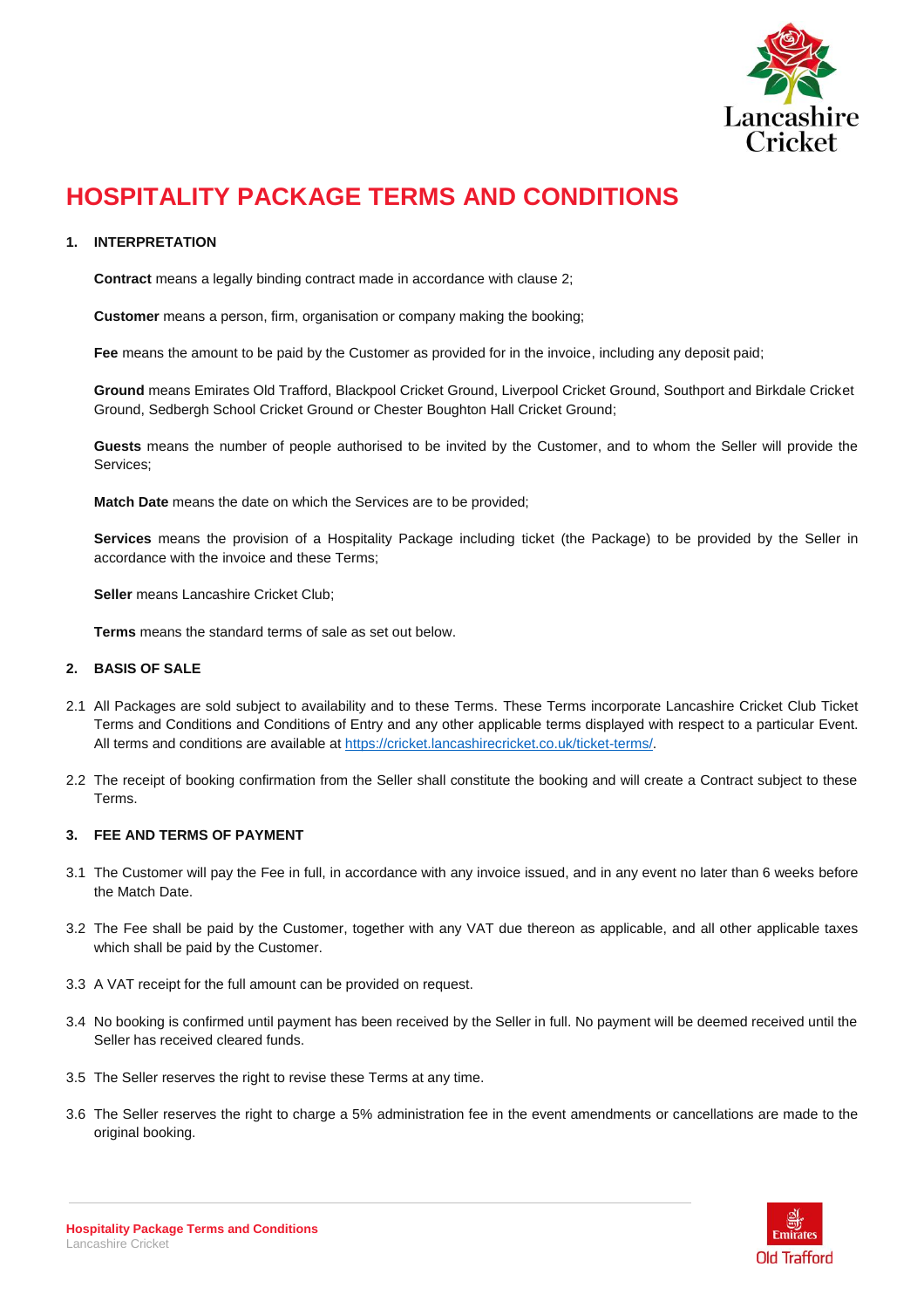

# **4. DELIVERY**

- 4.1 Delivery of the hospitality tickets (the Ticket Package) shall be deemed to be made on the earliest occurrence of either; the collection of the Ticket Package by the Customer from the Seller, or the delivery of the Ticket Package by the Seller to the Customer, or the delivery of the Ticket Package by the Seller to a third party carrier for delivery to the Customer.
- 4.2 Any dates quoted for the delivery of the Ticket Package are approximate only and the Seller shall not be liable for any delay in the delivery of the Ticket Package however caused. Time for the delivery shall not be of the essence unless previously agreed by an authorised representative of the Seller in writing.
- 4.3 A Ticket Package will not be issued to the Customer prior to receipt and bank clearance of payment in full of the Fee in respect of the relevant Package. Following receipt of the Fee in full from the Customer, the Seller shall attempt, but not be obligated, to dispatch the Ticket Package and any ancillary Event information to the Customer no later than 2 weeks prior to the Event.

# **5. RISK AND PROPERTY**

- 5.1 Risk of damage to or loss of the Ticket Package shall pass to the Customer:
	- (a) In the case of a Ticket Package collected from the Seller's premises, at the time when the Customer collects; or
	- (b) In the case of a Ticket Package to be delivered to the Customer's premises by the Seller, at the point of delivery; or
	- (c) At the time of posting, if the Ticket Package is to be posted by the Seller to the Customer; or
	- (d) At the time of the Seller handing the Ticket Package to a third party, if the Ticket Package is to be delivered by a thirdparty carrier.
- 5.2 Once risk of damage to or loss of the Ticket Package has passed to the Customer in accordance with clause 5.1 the Seller shall not be liable to replace any lost or damaged Ticket Package.
- 5.3 Notwithstanding delivery and the passing of risk in the Ticket Package, or any other provision of these Terms, the Ticket Package always remains the property of the Seller.
- 5.4 The Seller shall be entitled at any time to require the Customer to deliver the Ticket Package to the Seller and, if the Customer fails to do so forthwith, the Customer will be refused access into the Ground.
- 5.5 All Packages are non-transferable and the Customer shall not be entitled to sell or to pledge or in any way transfer, or charge by way of security for any indebtedness of the Package. For the avoidance of doubt, tickets for the Event that are included within the Package may not be stripped from a Package and resold save for in the circumstances provided for at condition 6.2 (c).

# **6. CANCELLATIONS**

6.1 Cancellation by Customer

If the Customer fails to pay the Fee in full by the due date as detailed in clause 3.1, or the Customer gives the Seller notice in writing of its intention to cancel the Package then, without prejudice to any other right or remedy available to the Seller, the Seller shall be entitled to cancel the Contract and suspend provision of the Services and any further services to the Customer and;

(a) Where cancellation takes place more than 20 weeks from the Match Date the Seller shall refund to the Customer the Fee paid less a 5% Administration Fee; or

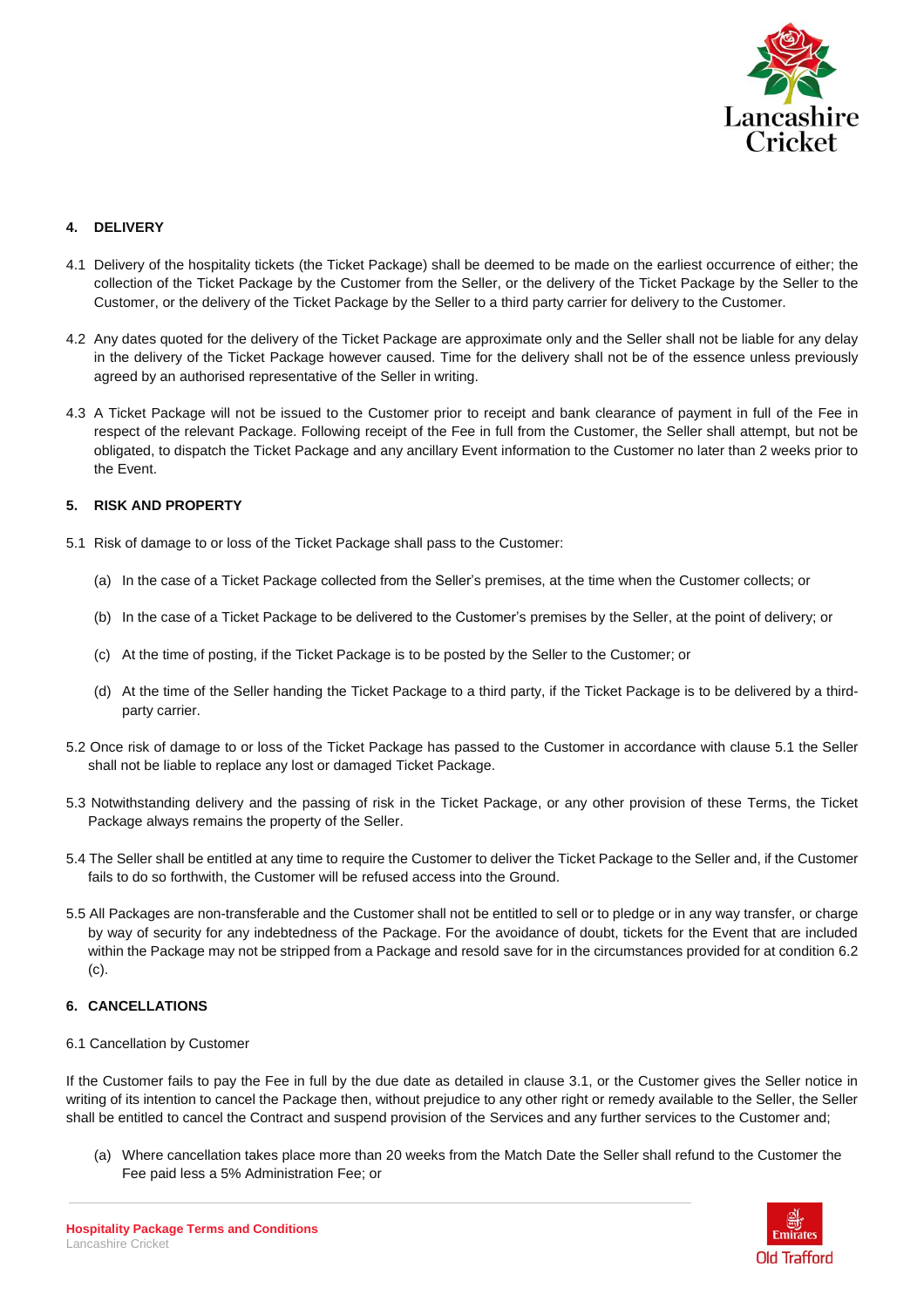

- (b) Where cancellation takes place between 20 weeks and 6 weeks prior to the Match Date, the Customer shall be liable to the Seller for 25% of the Fee and, shall only be entitled to a refund of 75% of the Fee paid, less a 5% Administration Fee;
- (c) Where cancellation takes place within 6 weeks or less prior to the Match Date the Customer shall be liable to the Seller for 50% of the Fee and, shall only be entitled to a refund of 50% of the Fee paid, less a 5% Administration Fee.

#### 6.2 Event Cancellation

- (a) If for any reason the Event is postponed, the Customer's booking for that Event will be valid for the re-scheduled Event (if any) save where such re-scheduled Event takes place at a location other than the original Ground applicable to the Services.
- (b) If for any reason outside the control of the Seller (including, without limitation, due to the circumstances set out in condition 8.1) the Event is postponed, cancelled or abandoned (whether in whole or in part), or the venue is unable to admit spectators, any refunds shall be at the entire discretion of the Seller and the Customer is advised to take out its own insurance to cover such risks and associated costs.
- (c) Play is not guaranteed and under no circumstances will any refund be made in respect of the purchases for Packages. However, if a refund scheme for the ticket element (the Ticket) included in the Package applies, then a partial refund or ticket exchange may be applicable in accordance with Lancashire Cricket Club Ticket Terms and Conditions.
- (d) Subject as expressly provided in these Terms, and except where the Package is sold to a person dealing as a consumer (within the meaning of the Unfair Contract Terms Act 1977), all warranties, conditions or other terms implied by statue or common law are excluded to the fullest extent permitted by law.
- (e) Where the Package is sold under a consumer transaction (as defined by the Consumer Transactions (Restrictions on Statements) Order 1976) the statutory rights of the Customer are not affected by these Terms.
- (f) Any complaints concerning the Package must be notified to the Seller in writing as soon as reasonably practicable after the Event.

# **7. VARIATION**

- 7.1 Whilst every reasonable effort will be made to ensure that the Package is in accordance with the details as set out in publications, the Seller reserves the right in the Seller's absolute discretion to make any changes to the Package which does not in the opinion of the Seller materially affect the quality of the Package.
- 7.2 In the event that it is necessary for the Seller to make any material change to the Package (other than where due to the circumstances set out in conditions 6.2 and 8.1 and/or the acts or omissions of the Customer), the Seller will use reasonable endeavours to offer the Customer the option of an alternative Hospitality Package of comparable standard or, where such alternative Hospitality Package is not available or is unacceptable to the Customer, the Seller will repay to the Customer the Fee paid, where it has been paid by the Customer.

# **8. FORCE MAJEURE**

8.1 The Seller shall not be liable to the Customer or be deemed to be in breach of this Contract or these Terms by reason of any delay in performing, or any failure to perform, any of its obligations in relation to this Contract or to these Terms if the delay or failure is due to any act beyond the Seller's reasonable control, including but not limited to; any Act of God, explosion, flood, tempest, fire or accident; war or threat of war, terrorist activity or threat of terrorism, sabotage, insurrection, civil disturbance or requisition, regulations, bye-laws, prohibitions or measures of any kind on the part of any governmental or local authority, import or export regulations or embargoes, strikes, lockouts or other industrial actions or trade disputes, power failure, pandemic or postponement or cancellation of the Event.

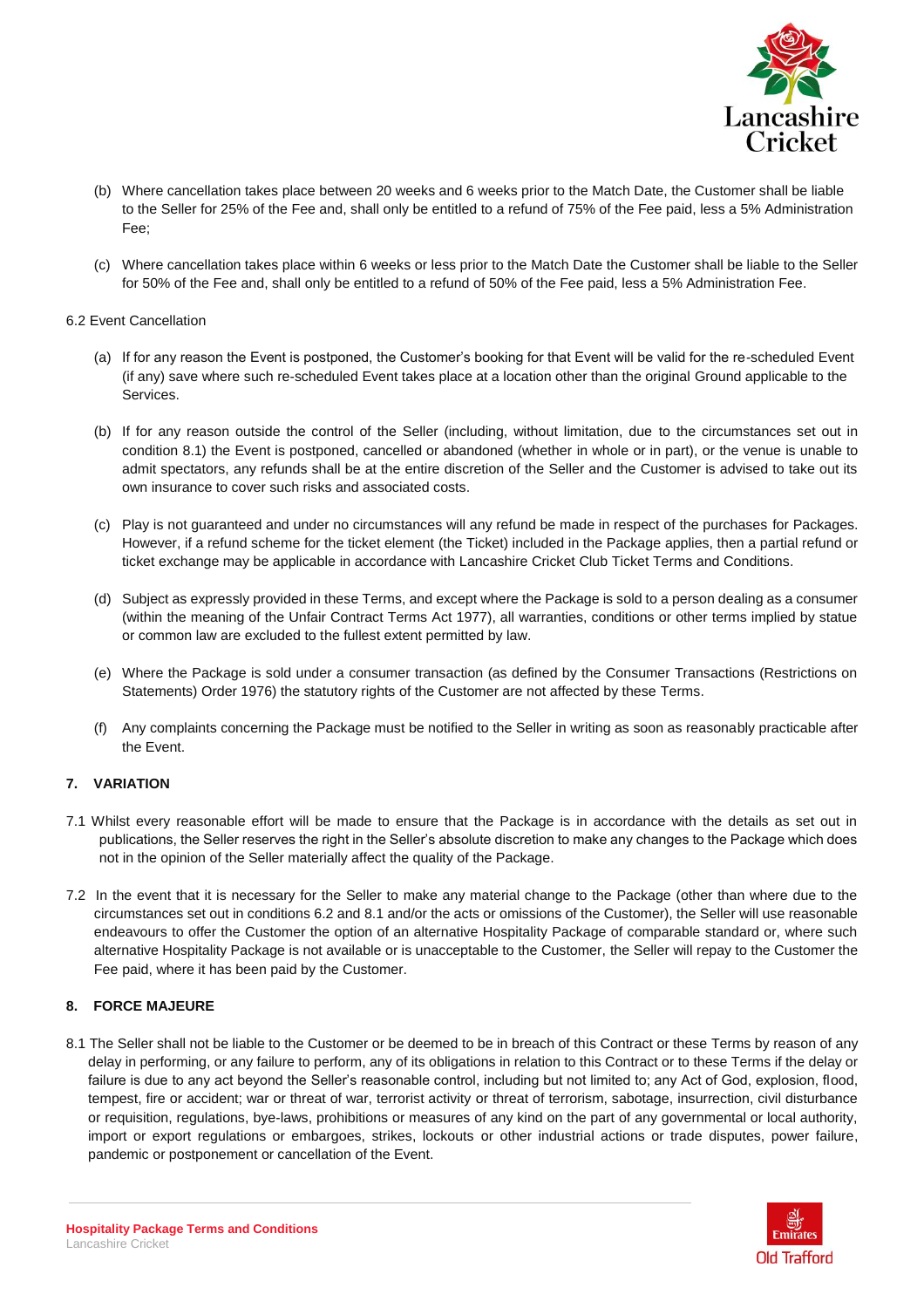

# **9. CUSTOMER DEFAULT AND TERMINATION**

- 9.1 The Seller may without prejudice to any rights or remedies which it may have against the Customer defer or terminate this Contract if:
- (a) The Customer commits a material breach of any of its obligations under the Contract which is not capable of remedy; or
- (b) The Customer has committed a material breach of any of its obligations under the Contract which is capable of remedy but which has not been remedied within a period of 10 days following receipt of written notice to do so; or
- (c) The Customer enters into any compromise or arrangement with its creditors, or if an order is made or an effective resolution is passed for its winding up (except for the purposes of amalgamation or reconstruction as a solvent company) or if a petition is presented to court, or if a receiver, manager, administrative receiver or administrator is appointed in respect of the whole or any part of the other party's undertaking or assets; or
- (d) The Customer (if in business) ceases or threatens to cease to carry on its business; or
- (e) The Customer (if an individual) is made bankrupt; or
- (f) The Customer fails to pay the Fee in full with less than 6 weeks remaining prior to the Event
- 9.2 In the event that the Seller terminates this agreement pursuant to clause 8.1 the Seller will be entitled to retain the full amount of the Fee (if paid in advance) or recover any outstanding balance of the Fee in full as a debt.

# **10. LIABILITY AND INDEMNITY**

- 10.1Nothing in these Terms shall limit either party's liability for death or personal injury caused by its negligence, or for fraudulent misrepresentation.
- 10.2Neither the Seller, any of its officers, employees or agents shall be liable or responsible for any loss, damage or injury to the Customer and/or Guests or any property belonging to the Customer and/or any Guests, resulting from any cause whatsoever, and/or any loss of profit, loss of revenue, loss of anticipated saving, loss of use or loss of opportunity or any indirect, economic or consequential loss whatsoever and/or any cancellation, postponement or rearrangement of the Services in accordance with clause 6.
- 10.3The Customer shall indemnify the Seller in full against and hold the Seller, its officers, employees or agents harmless from all claims, costs, damages, liabilities, expenses (including but not limited to reasonable legal expenses) demands and judgements awarded against or incurred or paid by the Seller as a result of or in connection with any and all acts or omissions of the Customer, its Guests, employees, agents or subcontractors including but not limited to breach by the Customer, and/or Guests of these Terms, acts or omissions at the Event and damage caused at the Ground by the Customer and/or its Guests.

#### **11. GROUND CONDITIONS**

- 11.1 The Customer is responsible for its Guests and agrees to bring these Terms, Lancashire Cricket Club Ticket Terms and Conditions, and the Conditions of Entry to the attention of its Guests. The Customer and Guests agree to familiarise themselves with prohibited offences and prohibited items.
- 11.2 The Customer and its Guests will not resell or otherwise transfer any part of a Package unless authorised by the Seller. A Package may not be used as a prize, or as part of a competition, or in any promotional or similar activity without the written consent of the Seller. A Ticket included in a Package may not be stripped from a Package (unless authorized by the Seller) or included as part of accommodation, food, drink and/or travel packages unless the Package has been authorised by the Seller.

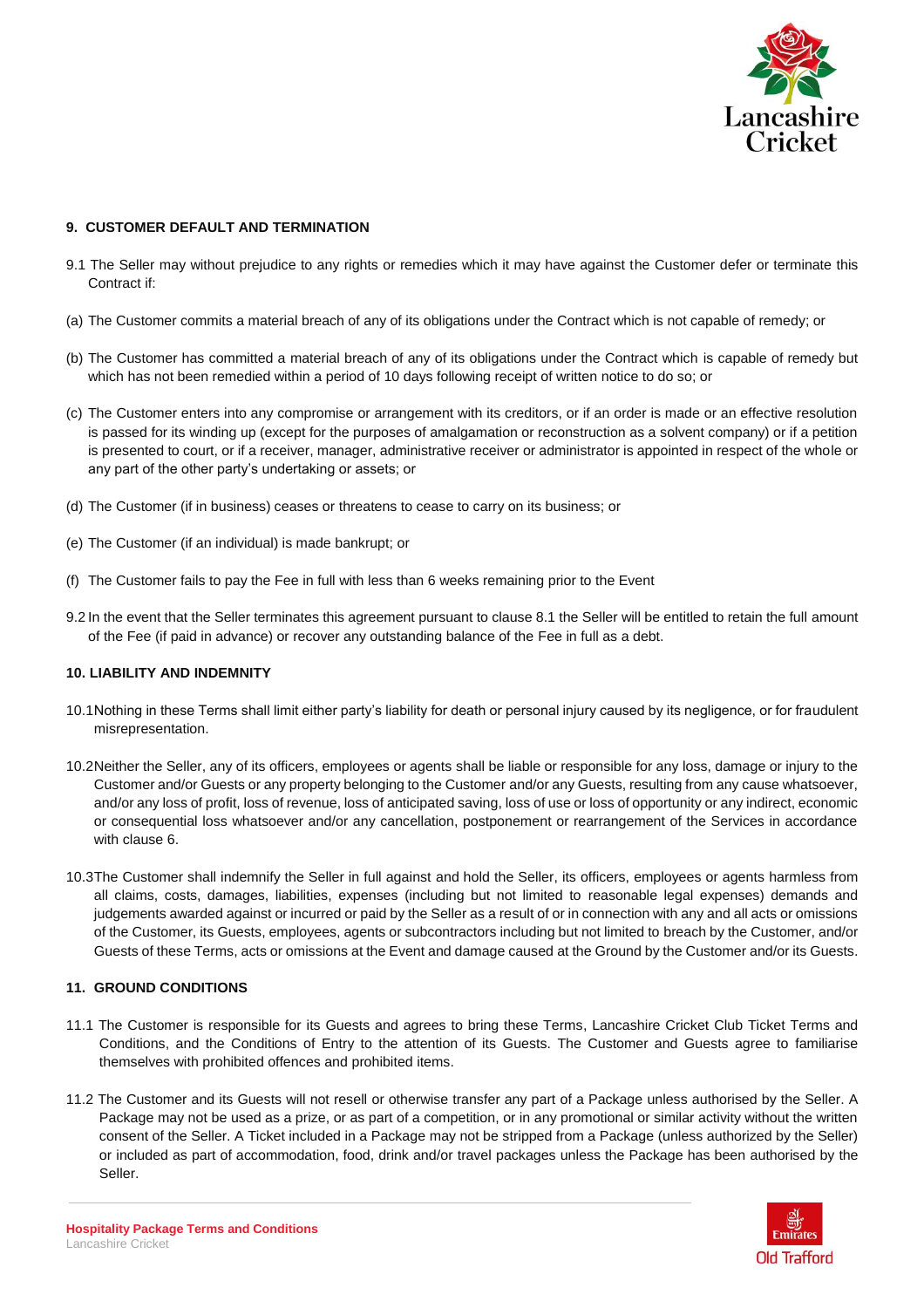

- 11.3 The Customer and its Guests will not display any signage, promotional material or other such items anywhere at the Ground without the Seller's prior written consent. The Customer is responsible and liable for the conduct of the Guests and shall ensure that all Guests behave in a good and orderly manner whilst at the Ground and failure to do so may result in the Seller cancelling the Services without liability and/or refund to the Customer or the Guests. The Customer and any Guest agree to leave the Ground if reasonably requested to do so by the Seller and/or the authorised staff of the Event organiser or the Ground.
- 11.4 As a minimum, smart casual attire is required in the facilities at the Ground and the Seller reserves the right to refuse admission to any person wearing inappropriate items of clothing and/or footwear or to require any such person to leave the Ground. Specific advice in relation to dress code will be included in the event information section of any hospitality documentation sent to the Customer.
- 11.5 Where drinks are bought on a consumption basis, returns of open bottles of wine, spirits, and part kegs of draught beer and lager cannot be accepted. Where drinks are included in the Package open bottles of wine, spirits and other bottles are not to be taken out of the Ground.
- 11.6The provision of a Package on an all-inclusive fee basis does not override the Seller's duty to ensure the safety and comfort of its other customers and staff. Nor does it override the duty of the Licensee under section 172 of the Licensing Act 1964 not to permit drunkenness on the premises or to supply alcohol to intoxicated persons on the premises.
- 11.7The Customer and Guests should keep their valuables with them at all times.

# **12. GENERAL**

- 12.1 This Contract is personal to the Customer and the Customer shall not co-license, sub-license, sell, assign, pledge or transfer or purport to assign or transfer to any other person any of its rights or sub-contract any of its obligations under the Contract. The Seller shall be entitled to assign or sub-contract any of its rights, benefits and interests in or under the Contract to third parties.
- 12.2 Notices shall be deemed to be served on delivery when delivered by hand, on receipt of a printout confirming due transmission when transmitted by electronic mail or facsimile, or 5 days after mailing if sent by mail, provided the postage is properly paid and such notice is correctly addressed to the respective party at the address made known by each party prior to entering into the Contract. If a party changes its address for notification purposes, then it shall give the other party written notice of the new address and the date on which it shall become effective.
- 12.3 No waiver by the Seller of any breach of the Contract or these Terms by the Customer shall be considered as a waiver of any subsequent breach of the same or any other provision.
- 12.4 Nothing in the Contract or these Terms shall constitute or be construed as constituting a partnership or joint venture between the Seller and the Customer or shall authorise either party to enter into contractual relationships or incur obligations on behalf of the other party.
- 12.5 An entity which is not expressly a party to the Contract has no right under the Contracts (Rights of Third Parties) Act 1999 to enforce any term of the Contract or these Terms.
- 12.6 If any provision of these Terms or the Contract is found by any competent authority or a court of law to be invalid or unenforceable for any reason, the invalidity or unenforceability of that provision will not affect the validity or enforceability of the remainder of these Terms and the Contract shall continue in full force and effect.
- 12.7 Any personal data will be held in accordance with any applicable legislation and the Sellers privacy policy, a copy of which is available at [https://cricket.lancashirecricket.co.uk/club/privacy-policy/.](https://cricket.lancashirecricket.co.uk/club/privacy-policy/) The Seller will only use the data supplied by the Customer to inform the Customer of future Events and offers if the Customer has specifically opted-in to consent for marketing purposes. Please contact the Seller if the Customer has any questions about how the Seller collects and processes information.